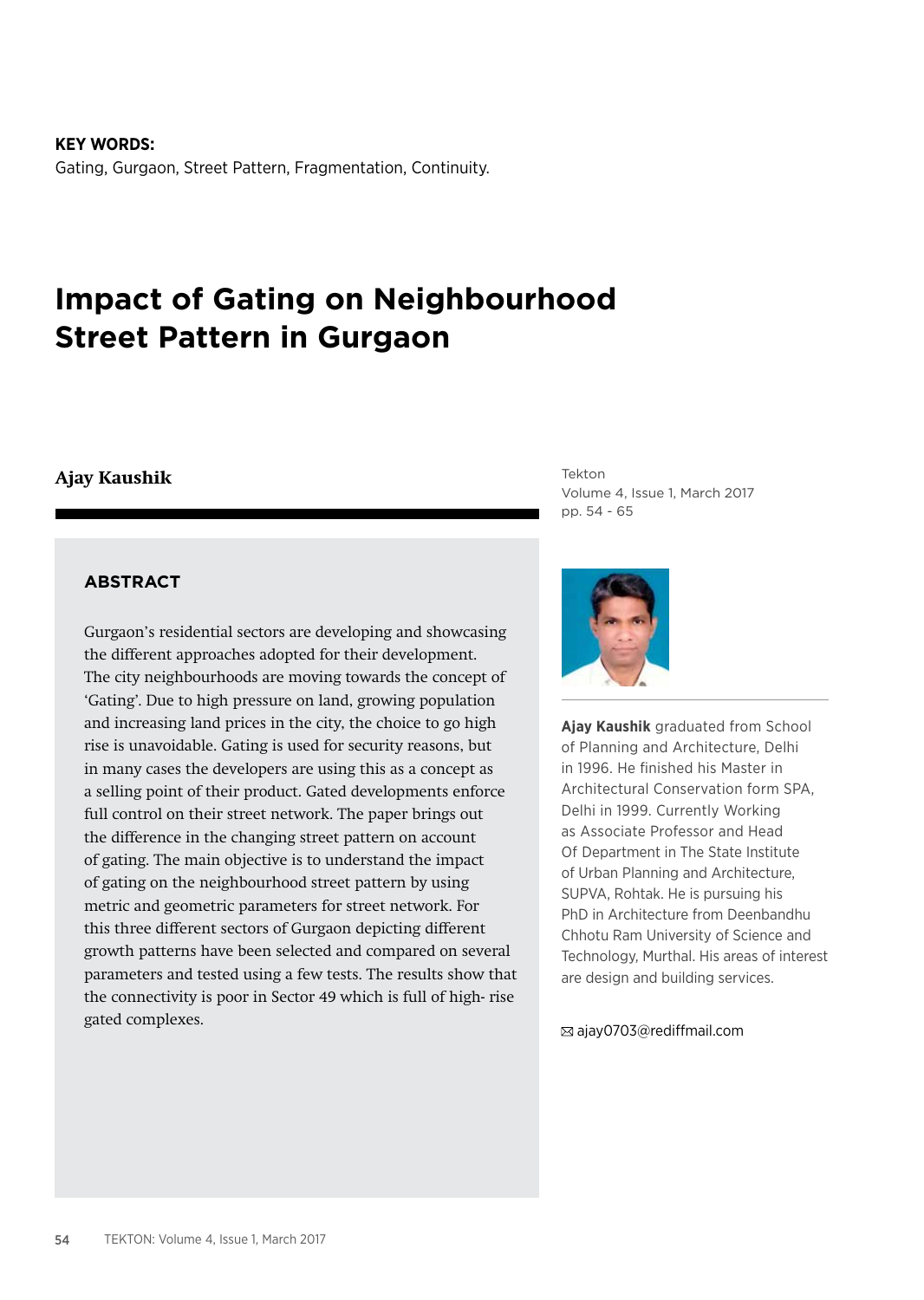## **Introduction**

Cities have been developing rapidly. According to UNFP, as of 2008, more than half of the world's population, appx. 3.3 billion people are living in towns and cities. Accommodating a growing population in the cities is a challenge for the development agencies. Cities are expanding in terms of their population sizes and the spatial dynamics are also changing accordingly. The expansions are visible, as the cities stretch beyond their boundaries; most prominent signs of growth are the vertical expansion seen in terms of high rise residential and commercial towers. Cities in India are expanding at a high rate notably after liberalization in 1990s. Over the past decade and half, cities have changed very rapidly swelling beyond their capacities. Gurgaon in the state of Haryana, in close proximity of the national capital, Delhi and a part of the National Capital Region (NCR), is one such city that epitomizes post liberalization urban growth scenario. The low rise residential developments are being replaced by high rise developments especially during the last decade and half. Gurgaon has been referred to as an icon of India's growth and development at various platforms internationally (Mehtani, 2012). As of 2013, Many Fortune 500 companies are operating in Gurgaon, including American Express, General Electric, Motorola, Dell, Microsoft, IBM, and Google (Rajgopalan and Tabarrok, n.d.).

During the decade of 2001-2011 the city has witnessed a growth in population by 73.14%, rising to more than 1.5 million, mainly due to migration. This is highest of all the 22 districts of the state and more than four times the state average. Its proximity to the affluent southern part of Delhi and its airport has always been an edge over other cities of Haryana. The



*Figure 1: Location of Gurgaon district in the NCR region (Source: Mehtani, 2012)*

population density of 1204 persons per sq. km. is also very high. This is second highest in the state after Faridabad district as per the Statistical Abstract of Haryana, 2013-14.

According to the Regional Plan 2021 for NCR, area constituted by the Haryana Sub-Region is 13,428 sq. km. Out of this the Gurgaon region itself is 1,254 sq.km. with a population of over 1.5 million. (Sub-Regional Plan for Haryana Sub-Region of NCR-2021 and Census of India, 2011). In early 1990s, it used to be a small town that has established the initial pattern and signs of growth with the contribution of private developers. National highway 8 divides the city in two distinctly identifiable parts. The north of the national highway was developed first and is called old Gurgaon and the southern part is called New Gurgaon.

The political and economic atmosphere in the city was conducive due to growing trends that encouraged investment from private developers. The neighbourhood development in the form of sectors in the city of Gurgaon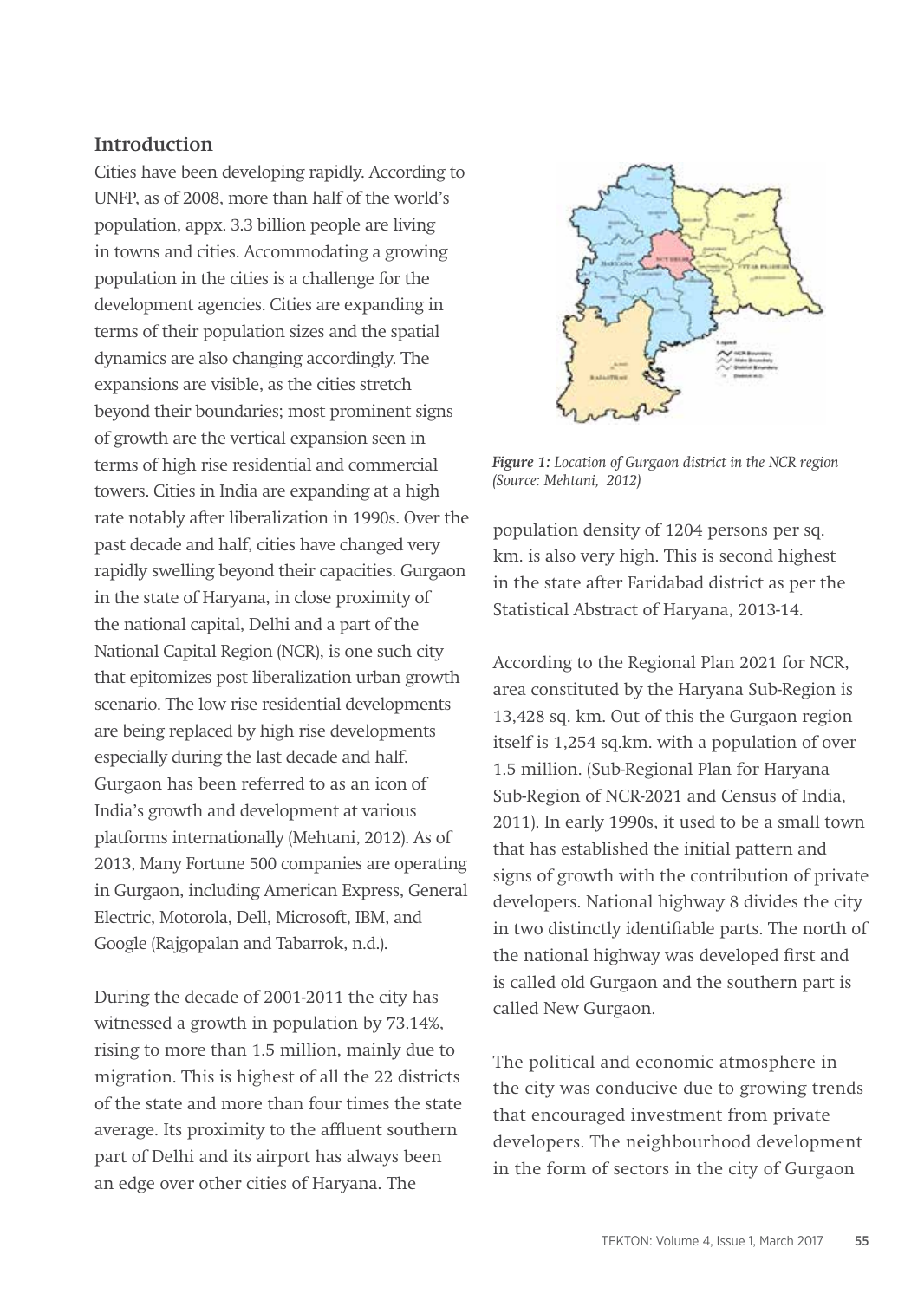

*Figure 2: Location of private high rise apartments and co-operative group housing societies in Gurgaon (blue dots-CGHS, red and green dots – private condominiums).*

is ever changing since the inception of regulatory body Haryana Urban Development Authority or HUDA.

# **Gated Developments and Gated Communities**

Discussion about gated communities in sociological literature and gated developments in planning and architecture literature brings out the following definitions and typologies about them. According to Basak Tanulku (2013), Gated Communities (GC) usually refer to "residential complexes, which are closed to outsiders through different mechanism such as walls, gates and fences and are protected against potential dangers through security guards and closed circuit television (CCTV) cameras". Evan Mckenzie (2003) terms them as 'Common Interest Development' or CID. He further clarifies that CIDs are "planned communities of single family homes, housing cooperatives and condominiums". Thus closed condominiums are also included within the larger ambit of gated communities or Gated Development. Sonia

Roitman (2007) further defines GCs as "closed urban residential schemes voluntarily dwelled by homogeneous social group where public space has been privatized restricting access through implementation of security devices".

These definitions demonstrate that gated developments cover vast range of spatial developments. These include from single family residential units within gates and boundary walls to the high rise gated condominiums. Gurgaon has abundance of such developments as can be seen in **figure 2**. Hence its can be argued that such large scale developments are going to impact the overall urban environment comprising of streets, open and green spaces, urban blocks etc.

# **Typologies of Gated Development**

Grant and Mittlesteadt (2004) tabulate and cite the three broad typologies of gated communities based on the seminal works of Blakely and Snyder.

**Life style** -These highlight the common amenities and facilities specifically catering to the leisure class and are found in the form of luxury/ retirement/resort type development having golf course, gymnasium, lush greenery and other life style enhancing facilities. The private gated condominiums of Sector 49 in Gurgaon are examples of such types of development.

**Prestige** -These developments showcase the image, need for privacy and the everlasting desire to control exclusive rights to use few shared facilities and amenities.The cooperatives group housings in Sector 56 in Gurgaon are examples of such category, where the gates and boundary walls are to exert control over the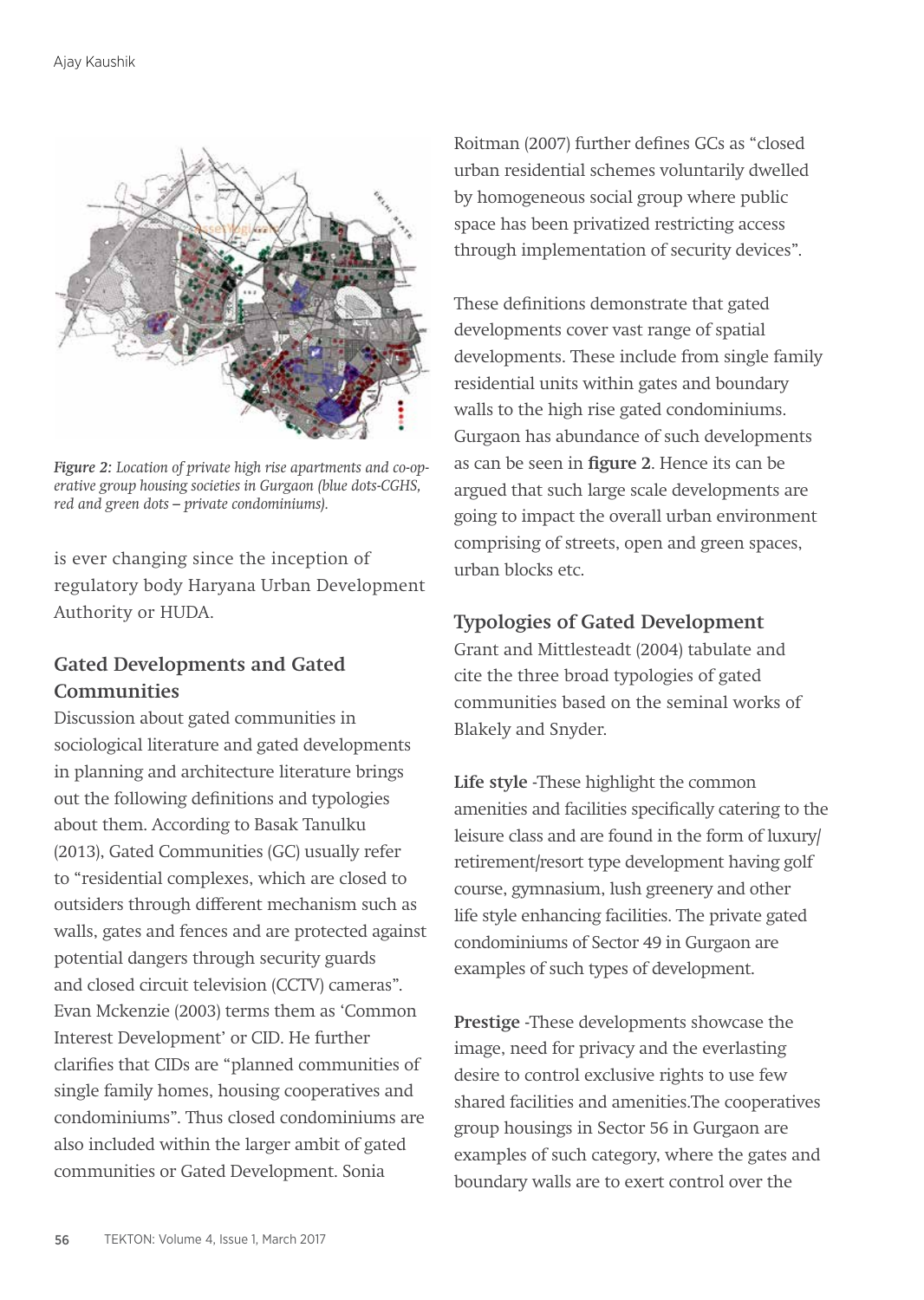property and amenities/streets access etc. **Security Zones** -These developments reflect the fear in the mind of occupiers. The alleys /

**This paper is an attempt to understand the city of Gurgaon, which has been gradually developed with the help of a master plan over a period of time and has different planning and development strategies that have manifested in its urban development in the form of Gating.**

streets are gated and walled off by retrofitting which makes them feel secure and private by controlling access (Grant & Mittelsteadt, 2004). Sector 4 in Gurgaon is completely low rise and has gates retrofitted in the alleys and streets. This sector is a typical example of security zones where gates, not part of original design, were put in place later.

Other than the above some authors characterize gated Community (GC) or Gated Development (GD) as a phenomenon which the cities are witnessing. Qiang Dou (2008), while studying the morphological characteristics of pre-reform and post- reform Beijing, discussed that the morphological variation in the GC are due to influence form the west where the design firms bring in this new idea, simultaneously he does not desist from saying that the society is also passing through a transition phase. Research conducted in context closed condominium (one of the typology of GC) of Portugal by Cruz & Pinho (2009) indicates that these developments promote exclusive and fragmented urban residential typology. Abe-Kudo (2007) with respect to Japanese urban development argues that the high rise condominiums are a kind of gated developments while drawing a parallel



*Figure 3: Location of Sectors (Selected areas for study). Source: Author*

between the American gated communities and the high rise developments found in Tokyo (J. Abe-kudo, 2007).

# **Gating as Morphological Outcome of City Neighbourhood**

This paper is an attempt to understand the city of Gurgaon, which has been gradually developed with the help of a master plan over a period of time and has different planning and development strategies that have manifested in its urban development in the form of Gating. The planned growth of the city took place after the inception of Haryana Urban Development Authority - HUDA in 1977 (Mehtani, 2012). Nearly 38 years of planned development is not uniform. Gurgaon is a city that represents dynamism of growth. Being part of the National Capital Region (NCR) this is a city in Haryana that has excelled compared to the rest. There are some other valid reasons for the morphological development of an area such as, master plan regulations, FAR, demand and market forces, historical reasons etc.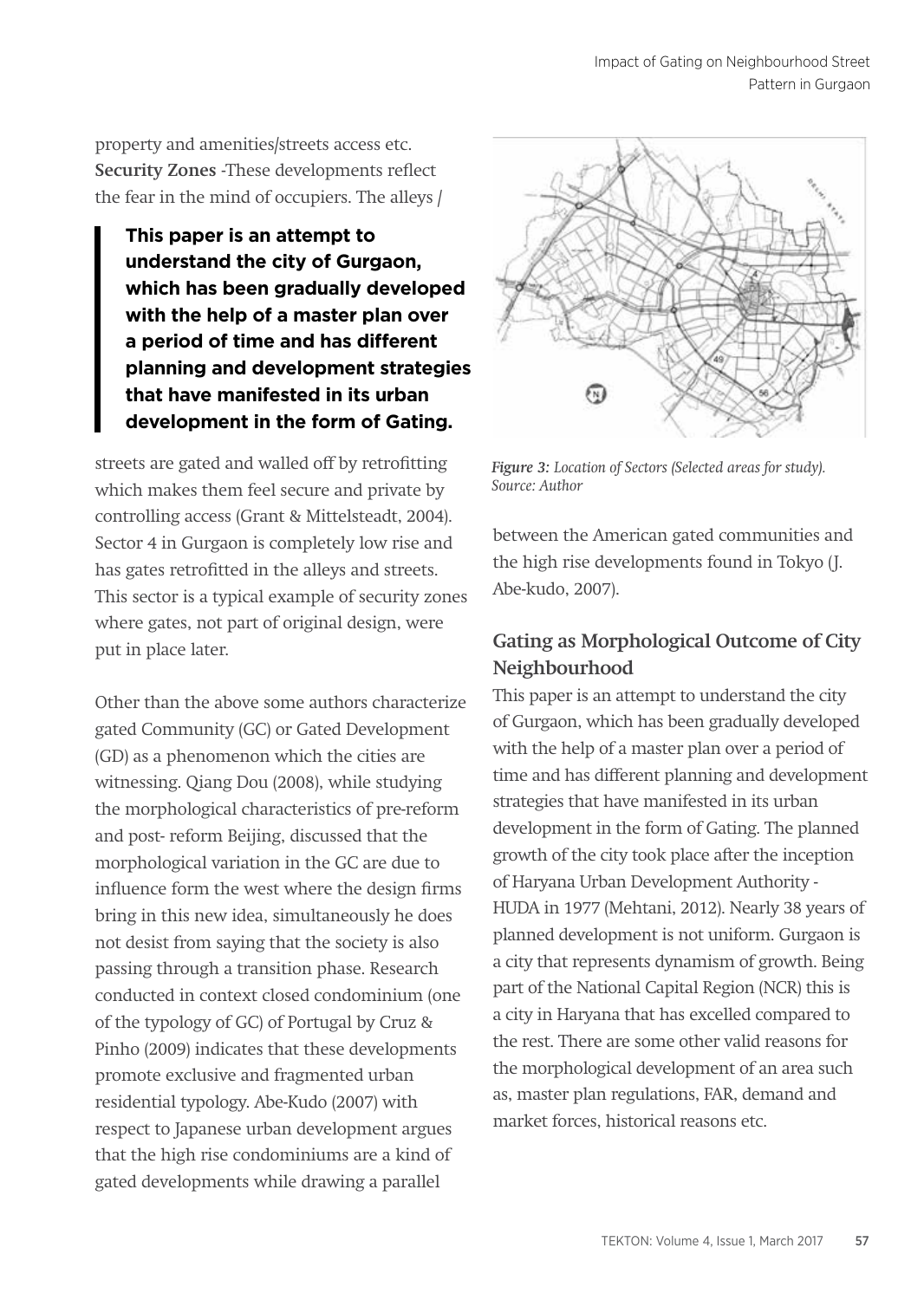

*Figure 4: Low rise plotted housing in Sector 4, Gurgaon*



*Figure 5a: Plan of Sector 4 (Source: Author)*

## **Case Study Areas**

In order to best understand the morphology of the city developed over a period, it is best to understand and compare the morphology of different sectors, as identified above, with distinct urban form developed at different times. The neighbourhood sector nos 4, 56 and 49 have been identified for the matter of comparison between the different typologies as mentioned above.

The locations of the three sectors are shown in **figure 3**. Sector 4 lies on the northern part of the city where as Sector 56 and 49 lie closeby on the southern or new part of Gurgaon.

## **Study Area 1: Sector 4**

This was one of the earliest developed sectors of the city. It was developed during 1975-1978 (Mehtani, 2012). The residential sector comprises of plotted development with plot sizes ranging from 150 sq.m. to 500 sq.m. (**Figure 4**). This sector has 4 schools and a commercial center on a 18m wide road, easily accessible from all sides. The sector has other amenities also like gymkhana club, temples, offices etc. Sector development is a typical prototype of orthogonal street network system as can be seen in **figure 5a**. The orthogonal street pattern with variety



*Figure 5b: Roads and nodes of Sector 4, Gurgaon (Source: Author).*

of junctions can be seen in **figure 5b**, showing a greater number of T-junctions.

# **Study Area 2- Sector 56**

This sector was developed in the year 2000 (Mehtani, 2012). The residential sector comprises of plotted development by HUDA and 83 group housings on plots ranging from half acre to over 15 acres. The plotting for group housing has been done by HUDA itself. A drain flows through the sector that divides it in two parts diagonally. A 30m wide road running east – west also passes through the center of the sector. The group housing is spread all over and majority of them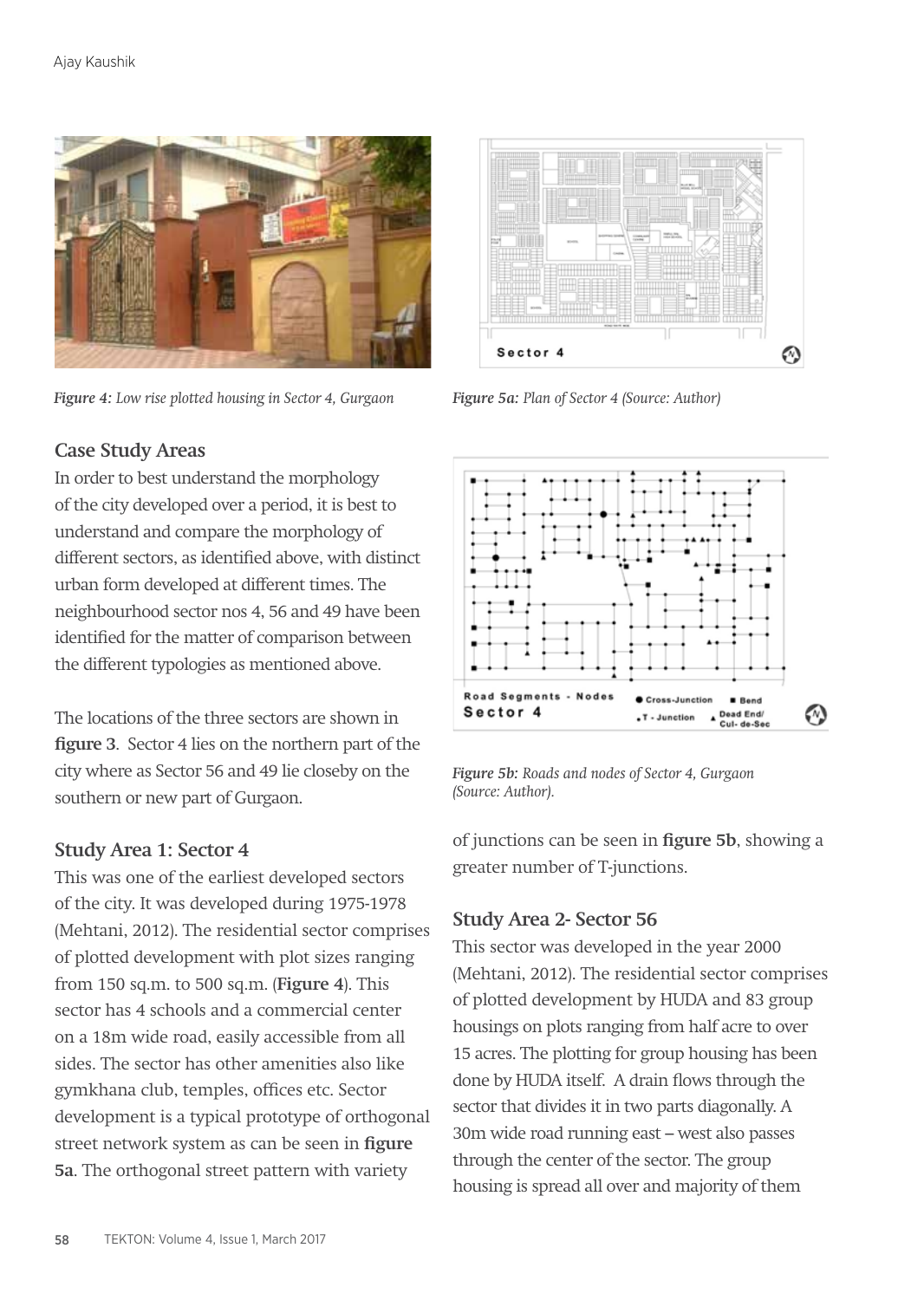

*Figure 6: Images of co-operative group housing in Sector 56, Gurgaon*



located on northern part of the sector (**Figure 6**). The sector has 8 schools. The commercial center is located in the center and is surrounded by roads on all the four sides. The plotted Sector development is a typical prototype of orthogonal street network system as can be seen in figure 7a.The orthogonal street pattern with variety of junctions can be seen in **figure 7b**. This sector also has more numbers of T-junctions.

# **Study Area 3: Sector 49**

This sector comprises of mixed development and was developed during the years 1995-2000



*Figure 7b: Roads and nodes of Sector 56, Gurgaon (Source: Author)*



*Figure 7a: Plan of Sector 56, Gurgaon (Source: Author) Figure 8: High-rise group housings in Sector 49, Gurgaon*

(Mehtani, 2012). The sector is a development initiative of private developers, as such all the respective development is gated and guarded. The sector has 5 high- rise group housing schemes namely, Nile, Vatika, Parkview, Sispal Vihar, and Orchid Petals. The representative images of the group housing by private developers can be seen in **figure 8**. Besides this there is a low- rise row housing and plotted development on individual plots. The plan of the sector can be referred in **Figure 9a**.The fragmented street pattern with variety of junctions can be seen in **figure 9b**.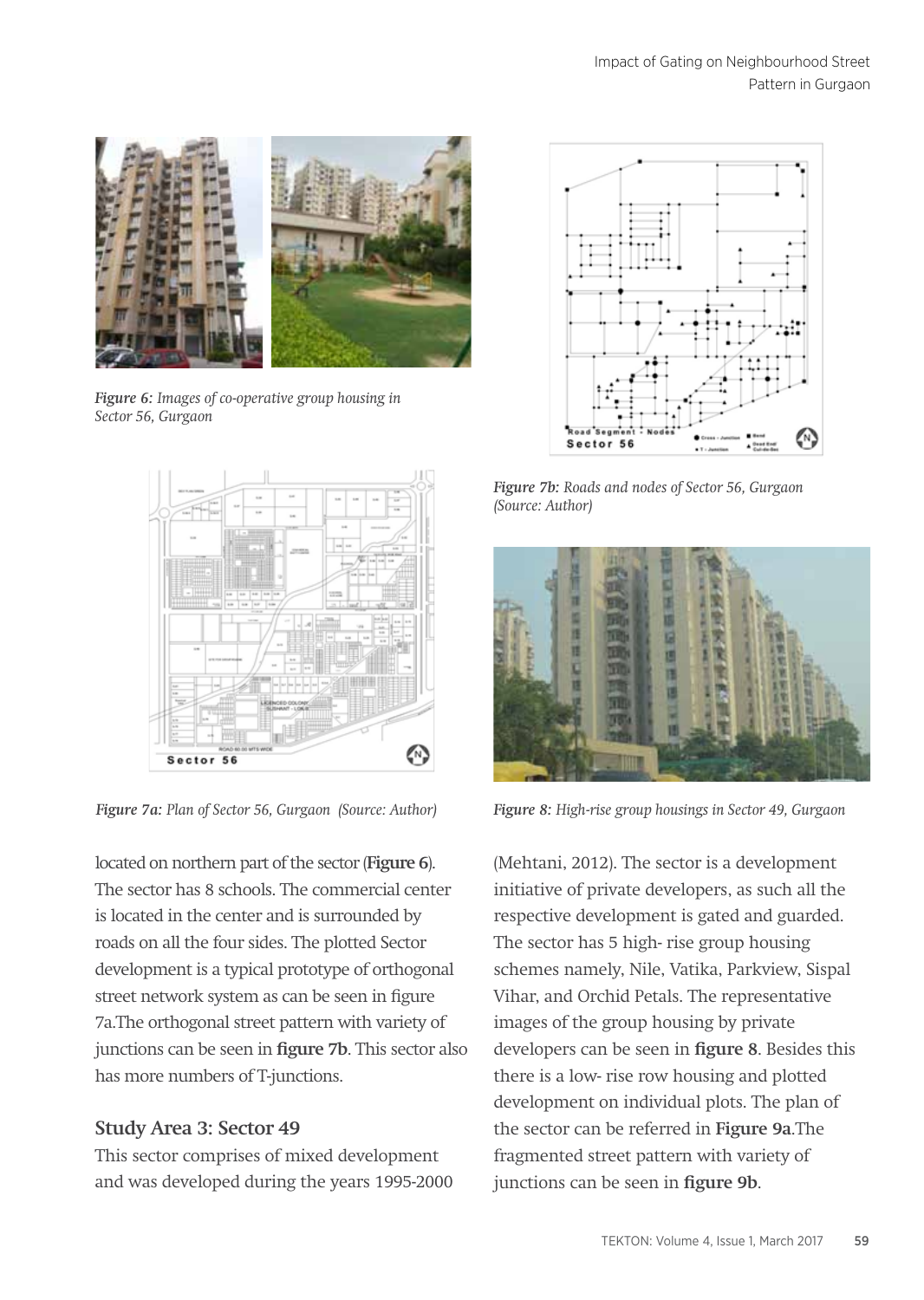

*Figure 9a: Plan of Sector 49, Gurgaon (Source: Author) Figure 9b: Roads and nodes of Sector 49, Gurgaon* 



*(Source: Author)*

**Methodology of the Study** 

In order to study the impact of the gated development on urban blocks and streets, the pattern of block composition was studied in detail. The study of street patterns comprises overall configuration and geometric features like number of axial lines, length of axial lines, curvature degree, streets intersections typology and numbers. Whereas the blocks are studied with respect to their sizes and location etc. Specific information is generated regarding the numbers and sizes of a block in case of urban blocks based on Omer and Zafrir-Reuven (2015). These parameters will be discussed for all the three sectors selected based on initial decision taken on their morphological differences.

Factors such as curvature, fragmentation, spatial connections to the city, continuity and differentiation are analysed with respect to the street patterns in the 3 selected sectors. Omer

and Zafrir-Reuven (2015) mention and describe them as follows:

**Curvature:** A street may not be straight all the time. A curvilinear street will have more axial lines. Axial lines are defined as the longest straight lines with respect to line of visibility and movement that passes through any street or open space. Thus curvature can be defined as a "ratio between number of streets and the number of axial lines". Omer Zafrir-Reuven cite Montello and indicates that the movement options having possible implication on environment perception. A longer and curved street is likely to have more number of axial lines whereas straight line will have one axial line, however long it may be. Orthogonal street patterns are expected to have low curvature ratio value whereas the curved streets are likely to have high curvature ratio value.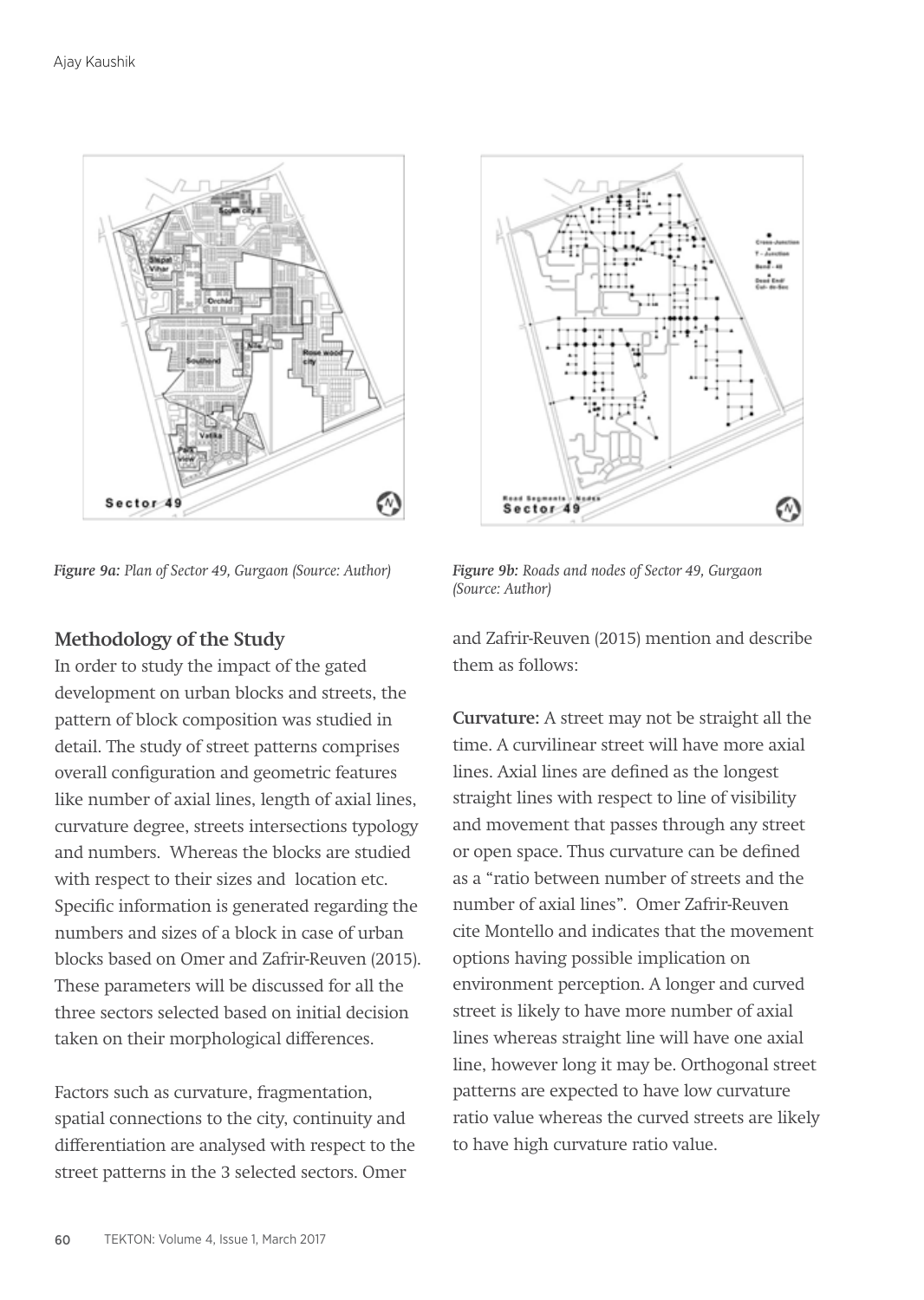|        | No. of         | No. of | CURVA-      | No. of  | FRAGMEN-      | No. of | DIFFERENTI-   | No. of    | No. of  | CONTI-       |
|--------|----------------|--------|-------------|---------|---------------|--------|---------------|-----------|---------|--------------|
|        | <b>Streets</b> | axial  | <b>TURE</b> | Cul-de- | <b>TATION</b> | Blocks | <b>TATION</b> | all Junc- | T-Junc- | <b>NUITY</b> |
|        |                | Lines  | Streets/Ax- | sacs    | -Cul de sacs/ |        | -No. of       | tions     | tions   | (T Junc-     |
|        |                |        | ial Lines   |         | Streets       |        | blocks/No.    | (Nodes)   |         | tion/All     |
|        |                |        |             |         |               |        | of Axial      |           |         | Junc-        |
|        |                |        |             |         |               |        | Lines         |           |         | tions)       |
|        |                |        |             |         |               |        |               |           |         |              |
| Sector | 119            | 123    | 0.96        | 13      | 0.109         | 92     | 0.75          | 214       | 183     | 0.86         |
| 4      |                |        |             |         |               |        |               |           |         |              |
| Sector | 119            | 124    | 0.96        | 23      | 0.193         | 74     | 0.59          | 209       | 160     | 0.76         |
| 56     |                |        |             |         |               |        |               |           |         |              |
| Sector | 164            | 173    | 0.97        | 59      | 0.324         | 106    | 0.61          | 292       | 171     | 0.59         |
| 49     |                |        |             |         |               |        |               |           |         |              |

*Table 1: Comparison of various parameters (Source: Author)*

**Fragmentation:** This degree is defined as "ratio of cul- de- sac streets to overall streets within the street network". Omer Zafrir-Reuven cite Hebbert stating that the modern planned areas have higher number of cul- de- sac ended streets to ensure closed neighbourhoods and hierarchal street network. This parameter is examined in case of all three sectors.

**Spatial Connection:** These are the number of access lines linking the internal street pattern with the rest of the city. In case of Gurgaon's sectors, it will be shown that there is only limited number of links connecting the neighbourhood's street pattern with the rest of the city. Citing Song et al., Omer notes that modern neighbourhood areas are introverted and have inward enclosure as their characteristics.

**Continuity:** This is one of the most important morphological features of a neighbourhood's

street pattern and is defined as "ratio of T-junction out of all kinds of junctions available in the street pattern" (Omer and Zafrir-Reuven, 2015).

**Differentiation:** It is defined as "ratio of number of blocks to the number of axial lines". It is worthy to note that the sector 49 and sector 56 have a large size blocks as compared to the blocks in sector 4.

## **Analysis**

The impact of the gated development on the street network was analysed by comparing the above parameters for the three sectors, each developed separately under different planning strategies. The sectors 56 and 49 with gated developments show a strong variation with respect to the parameters discussed. Different types of morphological measures were used to describe the properties of street network created within the three sectors. The street pattern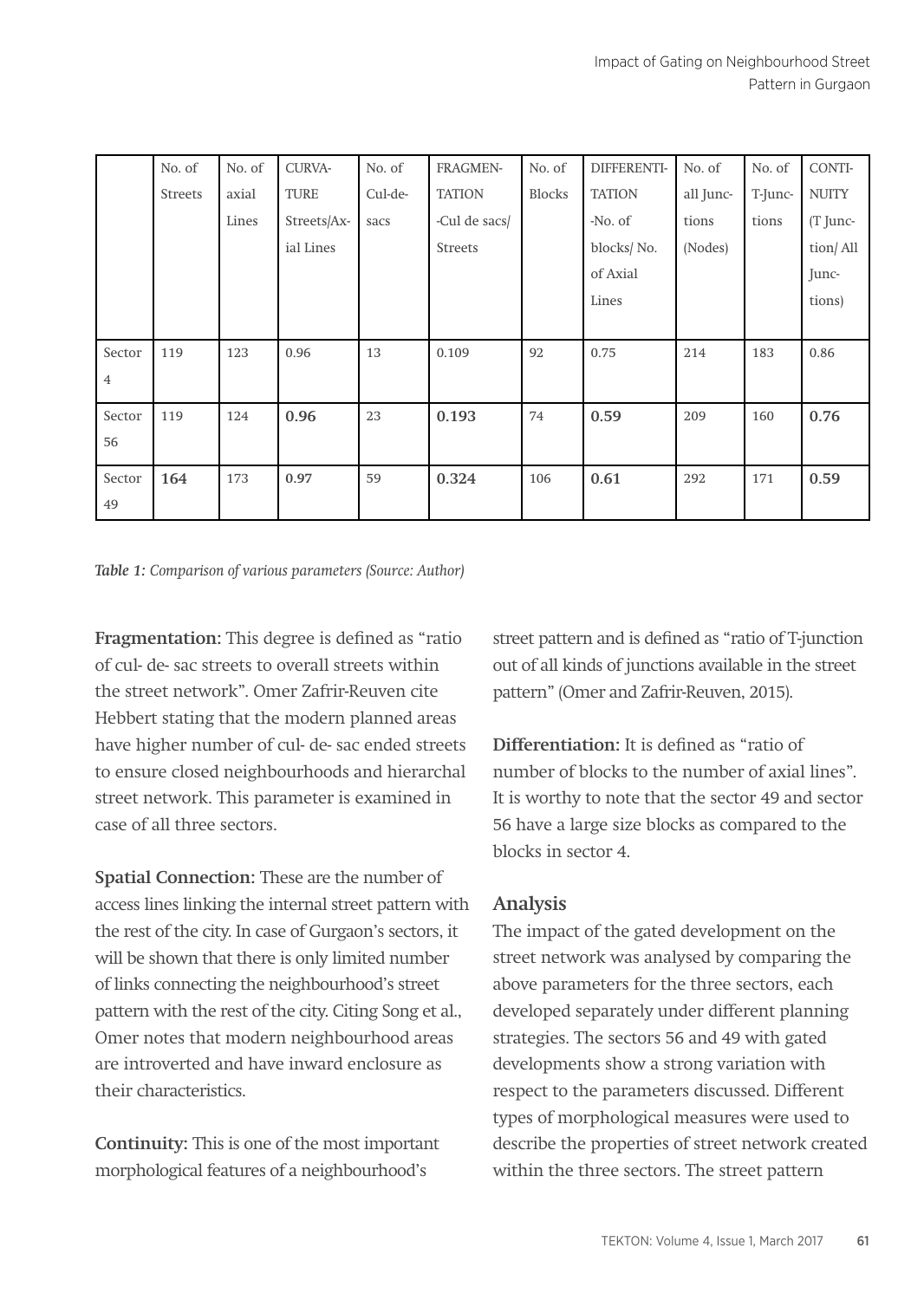generated due to three different strategies is quite visible. These differences highlight the impact of private gated development on the street. The parameters and values of Sector 56 and 49 are highlighted in the Table 1.

## **Testing the Street Layouts**

Some of the other tests conducted for evaluation of the streets layout of the three different sectors are Route Directness Test, Block Size and Intersection Spacing, Connectivity Index and Distance to Public Street Test (Laven, 2007).

**Route Directness Test:** This test, citing Hess by Laven (2007), "evaluates the ratio of the distance between two points from 'as the

**There appears a correlation between gated and guarded complexes and increased Route Directness Ratio. We can say that the presence of gated and guarded complexes thus reduces the overall connectivity of the neighbourhood.** 

bird flies' measurements, and on the ground measurements, following the street pattern and established pedestrian route." Good settlement layout with better connectivity should offer a number of route opportunities to a given destination, thus giving a person different choices. Author further mentions that a wellconnected settlement should ideally be having "direct route to destination".

A total of 15 locations were selected in the three sectors and one central point was chosen (tentatively central location of the sectors). From each of the point, direct distance 'as the bird flies' was measured to the central location. It was assumed that one can pass through the gated

development. The data was then used to analyse the trends in the three sectors. The mean route directness ratio for Sector 4 is 1.443; Sector 56 is 1.463; and Sector 49 is the highest at 1.650.

**There is now an established link between gated guarded development and larger blocks and road segments. This kind of development with large size grain reduces options of better connectivity and further reduces permeability in the neighbourhood.** 

It was observed that the ratio increases in case of gated development in Sector 49. The ratio is below standard level of 1.5 in both Sector 4 and 56 whereas it crosses the limit in Sector 49 which has private gated and guarded complexes all over. There appears a correlation between gated and guarded complexes and increased Route Directness Ratio. We can say that the presence of gated and guarded complexes thus reduces the overall connectivity of the neighbourhood.

**Block Size and Intersection Spacing:** This test involves the measurement of neighbourhood blocks. Laven (2007) says that "well connected neighbourhoods are made up of lots of small blocks and intersections". More number of blocks intuitively gives better route choices and overall permeability. Thus it can be said that the block size and connectivity are intrinsically linked. Average block size in Sector 4 is 10,278.36 sq.m.; in Sector 56, it is 21,552 sq.m.; whereas in Sector 49, it is 18,613.10 sq.m. Laven cites Handy to state that 7 to 11 acres is an ideal block size.

The grain size of any development is highly dependent on the block size and distance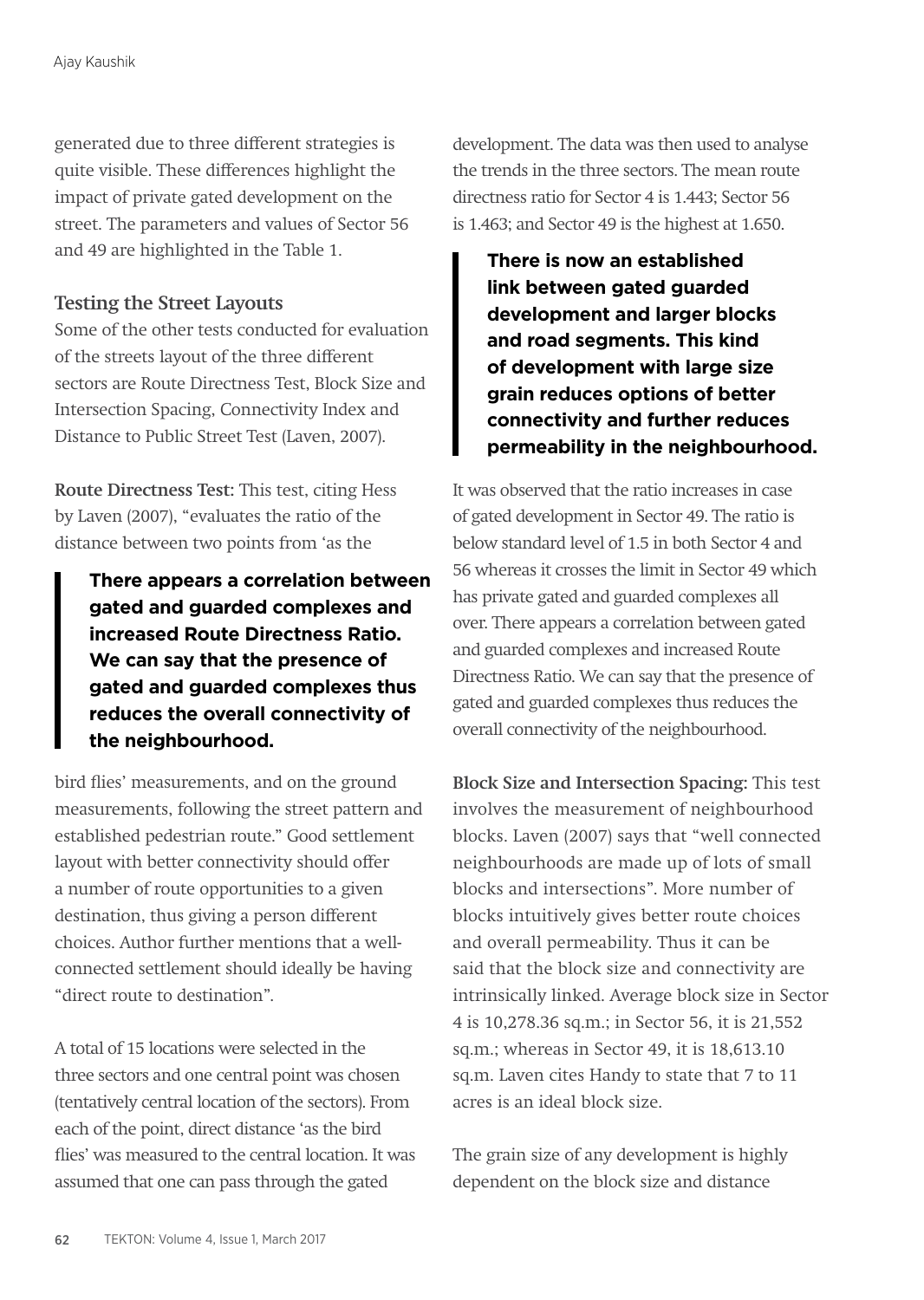| Road Segment Length Analysis |        |        |        |  |  |
|------------------------------|--------|--------|--------|--|--|
|                              | Sector | Sector | Sector |  |  |
|                              | 4      | 56     | 49     |  |  |
| Road Segment Length          |        |        |        |  |  |
| More Than 200 m              | 12     | 30     | 19     |  |  |
| 150-200m                     | 11     | 31     | 17     |  |  |
| 100-150m                     | 49     | 45     | 36     |  |  |
| Less than 100m               | 239    | 201    | 313    |  |  |
| Total                        | 311    | 307    | 385    |  |  |

| Block Area Analysis (in sq.m.) |          |           |           |  |  |  |
|--------------------------------|----------|-----------|-----------|--|--|--|
|                                | Sector 4 | Sector 56 | Sector 49 |  |  |  |
| <b>Blocks</b>                  | $92$ no. | 74 no.    | $106$ no. |  |  |  |
| Max. Area                      | 96483.1  | 206062.2  | 270536.5  |  |  |  |
| Min. Area                      | 1920     | 1800      | 550.7     |  |  |  |
| Average                        | 10278.36 | 21552     | 18613.1   |  |  |  |

*Table 2: Comparison of various parameters (Source: Author) Table 3: Block sizes (Range) (Source: Author)*

between the intersections. All blocks sizes were measured and node segments were calculated. Due to different kind of development patterns, no specific limit of distance between intersections was considered. Numbers of road segments more than 200m, between 150-200m, 100-150m, and less than 100 m were calculated. The details are as follows (**Table 2 & 3**).

A greater number of segments (although within gated and guarded complexes) in Sector 49 proves that this sector is more fragmented, despite of the fact that large land parcels are still undeveloped. Sector 56 has maximum number of road segments over 200 m. This clearly signifies that there is a direct correlation between the block sizes and large road segments. There is now an established link between gated guarded development and larger blocks and road segments. This kind of development with large size grain reduces options of better connectivity and further reduces permeability in the neighbourhood.

**Connectivity Index:** This test is used by planners to ensure better connectivity. According to Laven (2007), "...a simple measure

of connectivity is the number of street links divided by the number of nodes or link ends… more the links relative to nodes, better is connectivity." The argument in favour of well-connected neighbourhood is that a wellconnected street network will have more number of links in comparison to nodes. This would mean that the network will have a lesser number of nodes- whether cul-de-sac or dead ends but more number of cross junctions. Laven says that the range from 1.0 (in case of neighbourhood having more cul-de-sac) to 2.0 in case of perfect grid street layout system is acceptable. Author further cites Ewing to state that 1.4 is the optimum ratio to be achieved.

The streets segments were made for each of the three sectors. And then nodes were identified in terms of cross junctions, cul-de-sac, bends and T- junctions (**Figures 5b, 7b, 9b**). There was no specific objective behind this except that nodes typology was understood in a better way. All the three sectors have majority of T- junctions. Sector 4 has nearly 58% T- junctions, Sector 56 has 51%, whereas Sector 49 has 44% T- junctions and maximum number of bends at nearly 15% (highest of all three sectors) (**Table 4)**.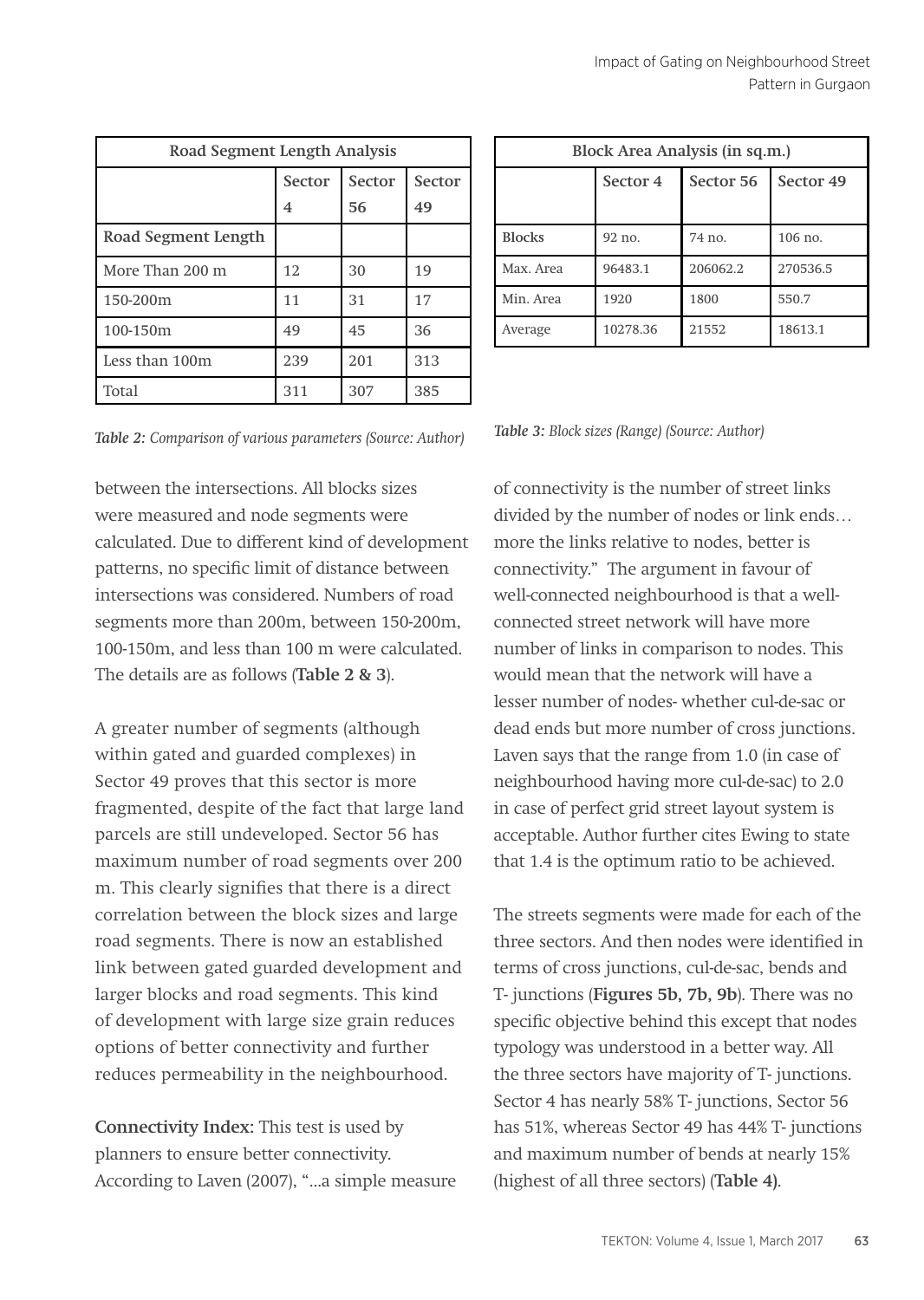| <b>Connectivity Index - Segments to Node Ratio</b> |                |           |           |  |  |  |
|----------------------------------------------------|----------------|-----------|-----------|--|--|--|
|                                                    | Sector 4       | Sector 56 | Sector 49 |  |  |  |
| <b>Type of Nodes</b>                               |                |           |           |  |  |  |
| Cross Junctions                                    | $\overline{2}$ | 7         | 22        |  |  |  |
| T-Junctions                                        | 183            | 160       | 176       |  |  |  |
| Bend                                               | 16             | 18        | 40        |  |  |  |
| Cul de Sac/Dead End                                | 13             | 24        | 59        |  |  |  |
| TOTAL (A)                                          | 214            | 209       | 297       |  |  |  |
|                                                    |                |           |           |  |  |  |
| Number of Road Segments (B)                        | 311            | 307       | 385       |  |  |  |
| Segments/Node                                      | 1.45           | 1.46      | 1.30      |  |  |  |

*Table 4: Connectivity Index- the details of Nodes in three Sectors can be seen in Figures 5b, 7b, 9b. (Source: Author)*

## **Conclusions**

The above discussion compares the parameters between the three sectors based on which the conclusion is drawn. Sector 56 and Sector 49 with gated developments show a strong variation with respect to the parameters discussed.

As per the data enumerated in **Table 1**, it can be argued that Sector 49 is highly fragmented and disjointed in terms of street networks. This sector is full of private gated high- rise as well low- rise development. As mentioned earlier, the large sized gated development tend to fragment the urban texture and lead to discontinuity in urban street network. All private developers exert their own control on the street fabric and network. Low values of differentiation means that sector either has low number of blocks or high number of axial lines. Comparatively, Sector 49 has high number of blocks and axial lines. It means that the majority of block sizes is smaller and there is a presence of large chunk

of unified land parcels forming urban blocks. Analyses of geometric properties also reveal that Sector 56 and 49 have large block sizes due to presence of gated high rise group housings (**Table 3**). Large plot sizes lead to large grain size and large numbers of big size road segments (**Table 2**). The connectivity index reveals that the connectivity is poor in Sector 49 which is full of high- rise gated complexes (**Table 4**).

Thus one can conclude that the urban fabric of Sector 49 is fractured, fragmented and more differentiated and least continuous. It is also noteworthy to mention that Sector 49 is full of private gated high/low rise development. Thus, it is concluded that, the urban pattern generated by the private developments at different point of time is discontinuous and does not project as unified urban image of a sector as in the case of Sector 4 and 56 where it occurs to some extent.